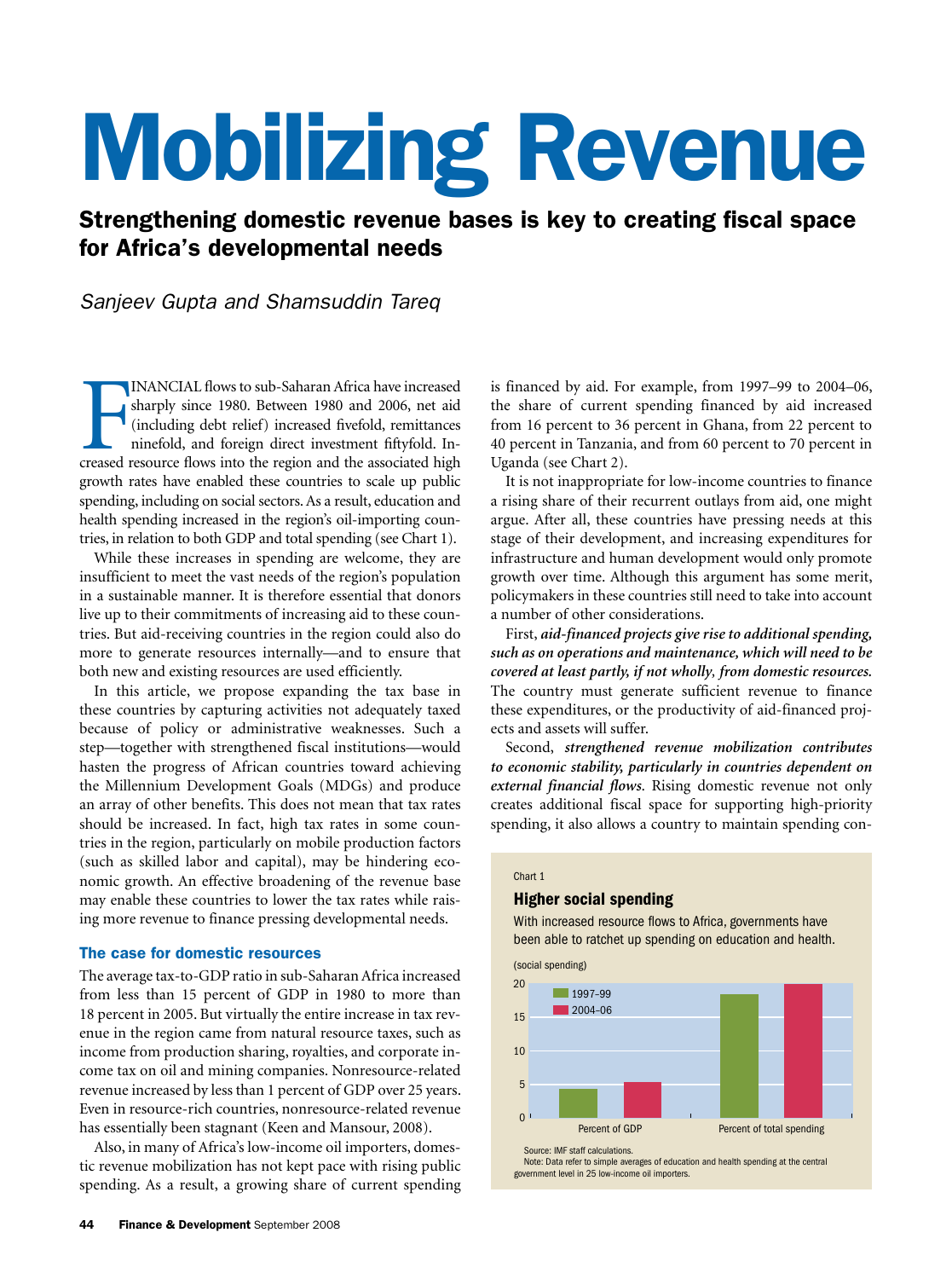

Billboard in Accra, Ghana: A value-added tax has been introduced in virtually all countries in sub-Saharan Africa.

sistent with its policy priorities when aid is phased out. Ghana, Malawi, Rwanda, Tanzania, and Uganda all successfully created fiscal space through higher domestic revenue mobilization during 2000–06, demonstrating that it is feasible. Moreover, as low-income countries in sub-Saharan Africa develop into emerging market countries, they will need to strengthen their revenue collection accordingly (see Chart 3).

Increased domestic revenue can also help countries mitigate the adverse impact of volatility and uncertainty in aid flows, which can complicate budgetary management. Aid flows are more volatile than domestic revenue and significantly more so than remittances, and this volatility has increased over time. For example, Bulír and Hamann (2007) find that, even for countries that have benefited from the IMF's Heavily Indebted Poor Countries (HIPC) Initiative, the relative volatility of aid with respect to revenue (when variables are expressed as a share of GDP) has increased to 62 in 2000–03, compared with only 25 during 1997–98.

Third, *expanding domestic revenue could also help Africa address the challenges arising from globalization*. These countries are feeling the pressure to further liberalize their trading regimes, because their average tariff rate is higher than in other regions. Also, tariff rates in sub-Saharan Africa are expected to fall as a result of the formation of free trade areas and customs unions within the region as well as with other regional trading blocks, including the European Union. Currently, about a third of nonresource tax revenue in the region comes from trade taxes—about 4 percent of GDP indicating that revenue loss from further trade liberalization would be significant. Strengthening the domestic revenue base could help recoup at least some losses from trade taxes.

African countries are also confronted with increasing tax competition on corporate income tax (CIT), as countries compete more aggressively to attract foreign invest-

# Chart 2

# Worrisome trend

In many countries, a growing share of current spending is now financed by aid.

(share of current spending financed by aid, percent)



# Chart 3

# Time to catch up

Tax collection levels of emerging market countries are significantly higher than those of low-income countries. (revenue, percent of GDP)

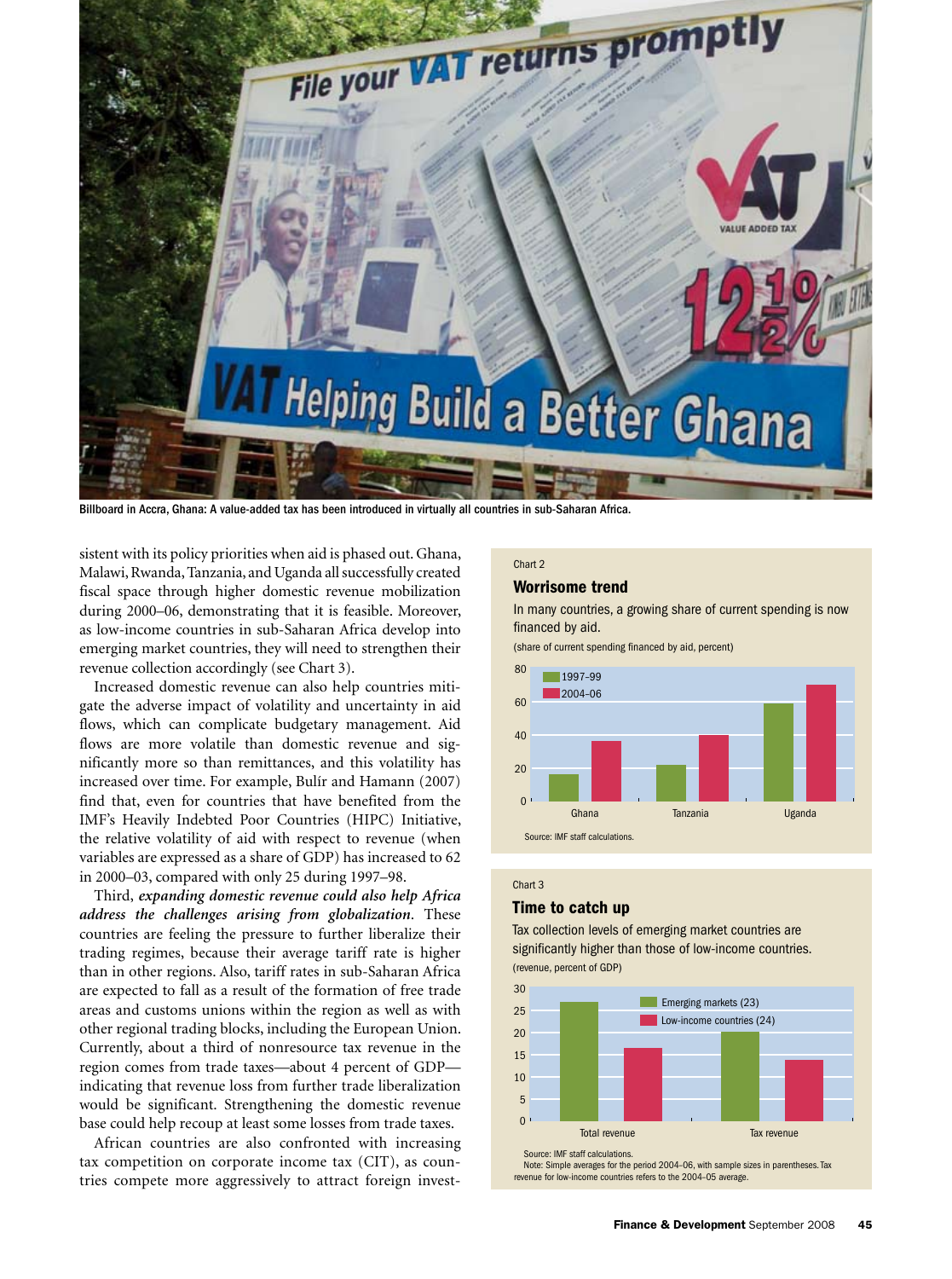ment. Although statutory CIT rates in the region fell markedly in the 1990s, CIT revenue as a share of GDP has remained broadly unchanged, suggesting that the impact of rate reductions on revenue has been mitigated by other factors (Keen and Mansour, 2008). Nevertheless, the trend worldwide is toward lower statutory CIT rates, and rates in sub-Saharan African countries are still relatively high. This implies that these countries remain under pressure to further reduce CIT rates, which in turn means that the tax base should be broadened in order to minimize the impact on tax revenue.

Fourth, *greater reliance on domestic revenues reduces the risk of Dutch disease,* which occurs when the exchange rate appreciates as a result of capital inflows, making the country's exports less competitive. A key challenge in managing scaled-up external inflows is the potential impact on the real exchange rate, exports, and competitiveness (Gupta, Powell, and Yang, 2006). Increasing domestic revenue means that there is less risk of being affected by Dutch disease.

Fifth, *taxation increases incentives for public participation in the political process and creates pressure for more accountability, better governance, and improved efficiency of government spending*. It fosters awareness to limit rent seeking (that is, lobbying for tax breaks or protection from foreign competition) in public policy by interest groups. Taxation also creates incentives for governments to upgrade their institutions for tax collection and administration and to provide more public services (Moore, 2007).

Sixth, *domestic revenue mobilization can help strengthen fiscal institutions*. Stable and predictable revenue facilitates medium-term fiscal planning, which can help ensure that resources are allocated to priority sectors and that these allocations are effectively translated into outcomes. In fact, the efficiency of social spending has a strong positive correlation with the quality of fiscal institutions (Gupta et al., 2008).

#### Chart 4

# Raising the bar

Many oil-importing countries in Africa have a strikingly low tax-to-GDP ratio, but a target of at least 15 percent is desirable.

(tax revenue, percent of GDP)



# Revenue-raising potential

What is the potential for strengthening domestic revenue bases in sub-Saharan African countries? The revenue performance across oil exporters in the region varies; many countries have relatively high revenue-to-GDP ratios. These countries need to improve the efficiency of their tax systems to promote investment in nonresource sectors, which would help diversify their tax base. Countries that have low revenue-to-GDP ratios should strive to boost domestic tax revenue over the medium term.

In low-income African countries, domestic revenue remains low, at about 16.5 percent of GDP. Tax revenue is about 14 percent of GDP on average. A tax-to-GDP ratio of at least 15 percent is considered a reasonable target for most lowincome countries (Keen and Simone, 2004). Many low-income African countries that are not rich in resources have a tax-to-GDP ratio well below 15 percent of GDP (see Chart 4).

Several studies indicate that developing countries have the potential for greater domestic revenue mobilization. The United Nations Millennium Project (2005) estimated that these countries could increase their domestic revenue by about 4 percent of GDP over the next 10 years. Similarly, the Commission on Macroeconomics and Health (World Health Organization, 2002) concluded that most countries could raise an additional 1–2 percent of GDP for financing additional health spending.

# What it will take

Direct taxation, in the form of corporate or personal income tax, exists in all countries, but its potential has not yet been fully exploited. There are many large taxpayers who are benefiting from rising commodity prices, but they are not paying taxes commensurate with their income. Fine-tuning the policy and the administration governing the taxation of these taxpayers' incomes would help a number of countries raise additional revenue. However, the high share of agriculture and the informal sector in the economies of many countries is an important constraint in raising more revenue from direct taxation.

A value-added tax (VAT) has been introduced in virtually all countries in sub-Saharan Africa. To maximize revenue from VAT, countries need to ensure that the tax base is as broad as possible and the rate structure simple. Excise taxes are levied on products such as alcohol, tobacco, petroleum products, vehicles, and spare parts, but their yield in some countries has eroded because of rising prices. During 2007–08, many African countries reduced taxes (both import duties and consumption taxes) on fuel and food in response to higher international prices of these commodities. This has helped mitigate the impact of rising prices, particularly on the poor. But eventually, these countries would need to recoup some of the resulting revenue losses through rationalization of domestic taxation.

Rationalizing tax incentives can also generate substantial revenue (without negating the role of such incentives in improving the investment climate). Tax incentives in sub-Saharan Africa are now used more widely than in the 1980s, with more than two-thirds of the countries in the region providing tax holidays to attract investment. The number of countries using free zones that offer tax holidays has also dramatically increased. Moreover, low-income countries